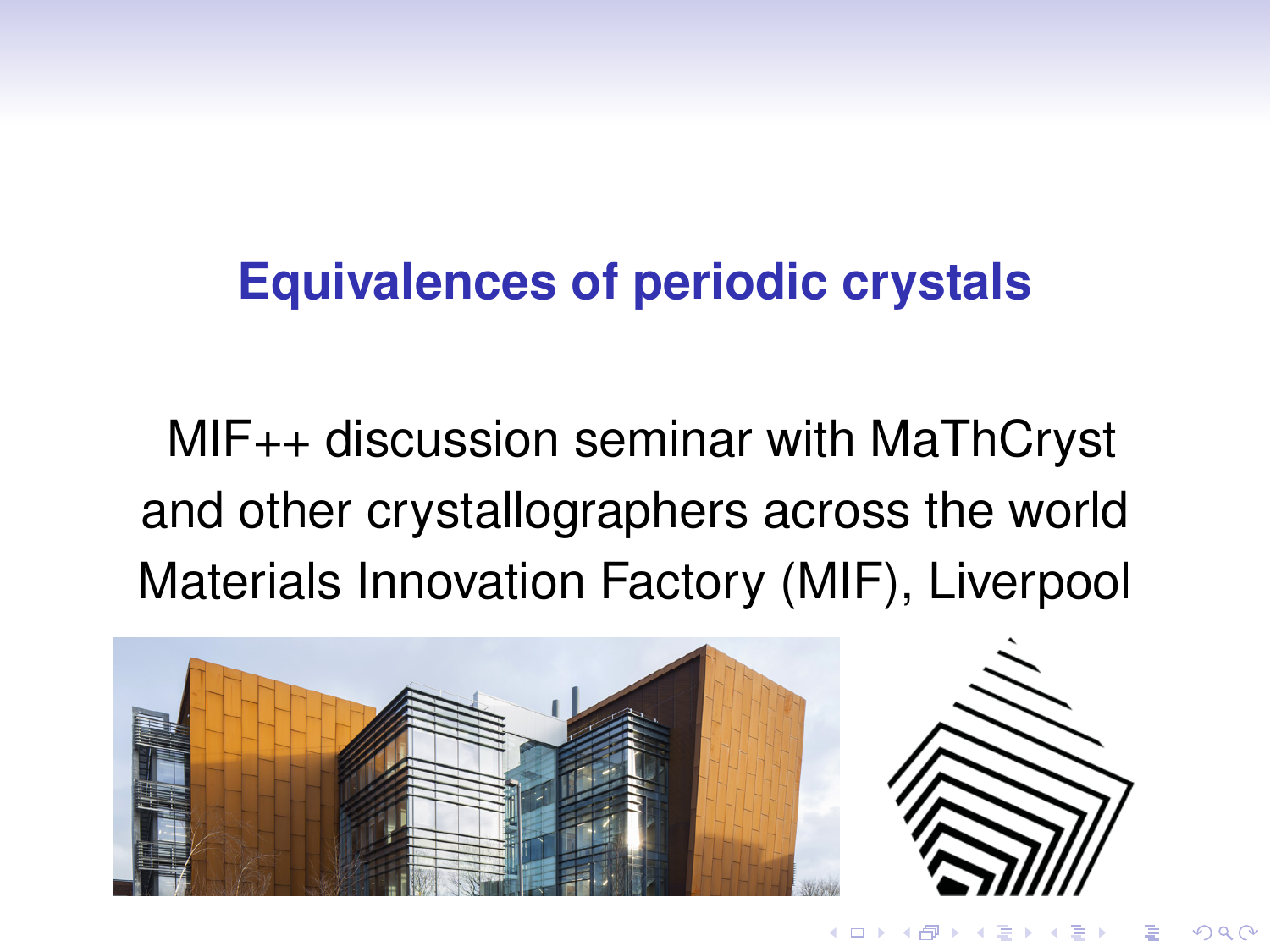# **Aim to understand key definitions**

It's natural that different areas have different names for the same concept. It would be great to avoid calling *different objects* by the same name, which can happen even in mathematics.

A round *circle* (a closed 1-dimensional curve with a length, area 0) differs from a round *disk* (a 2-dimensional region with a positive area).



How can we define a crystal (structure) mathematically?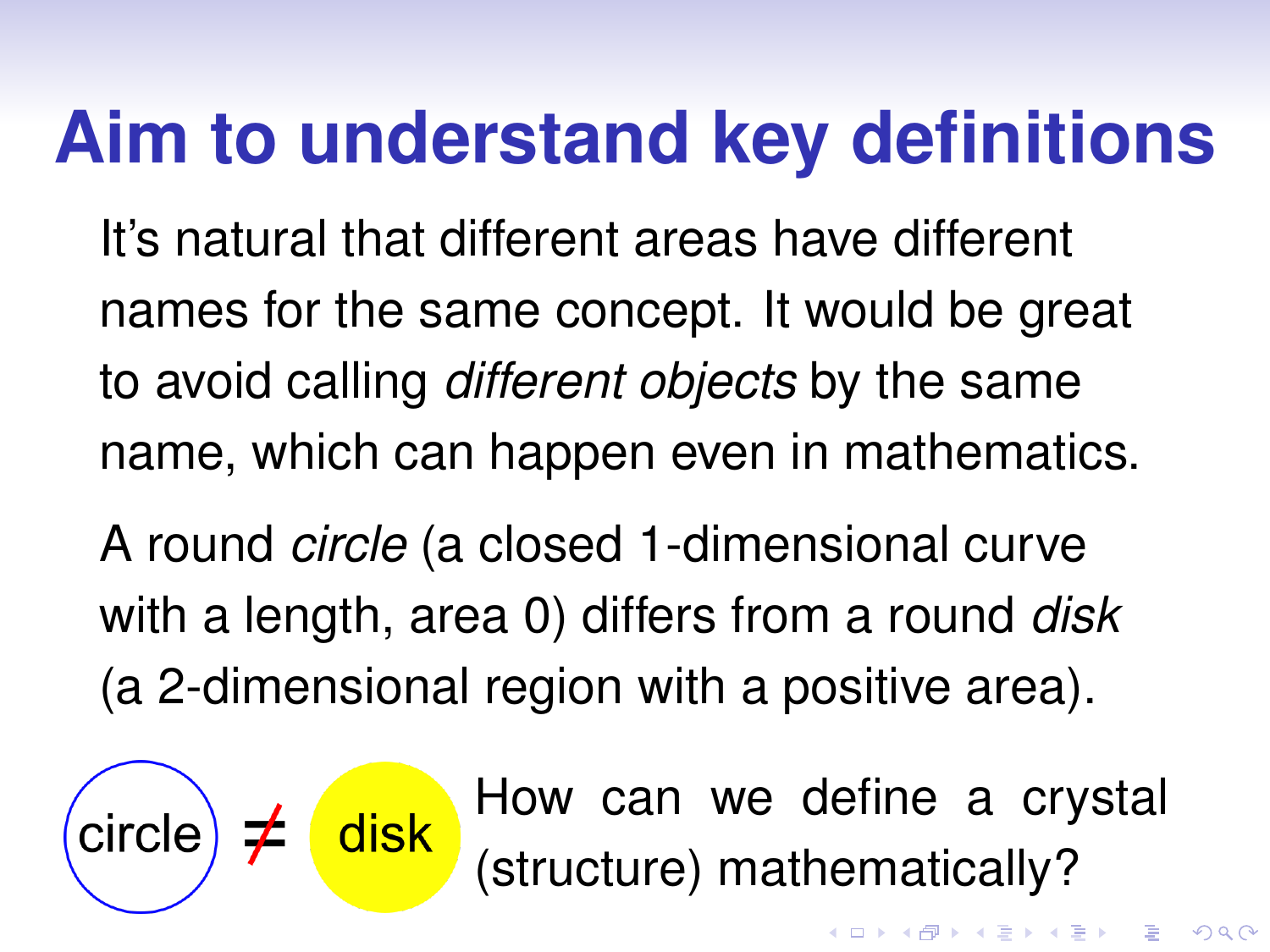# <span id="page-2-0"></span>**Objects: all periodic crystals**

Solid crystalline materials (periodic *crystals*) can have many types, all consist of elementary blocks (*motifs*) of atoms, ions or molecules in a *unit cell* periodically repeated in three directions.



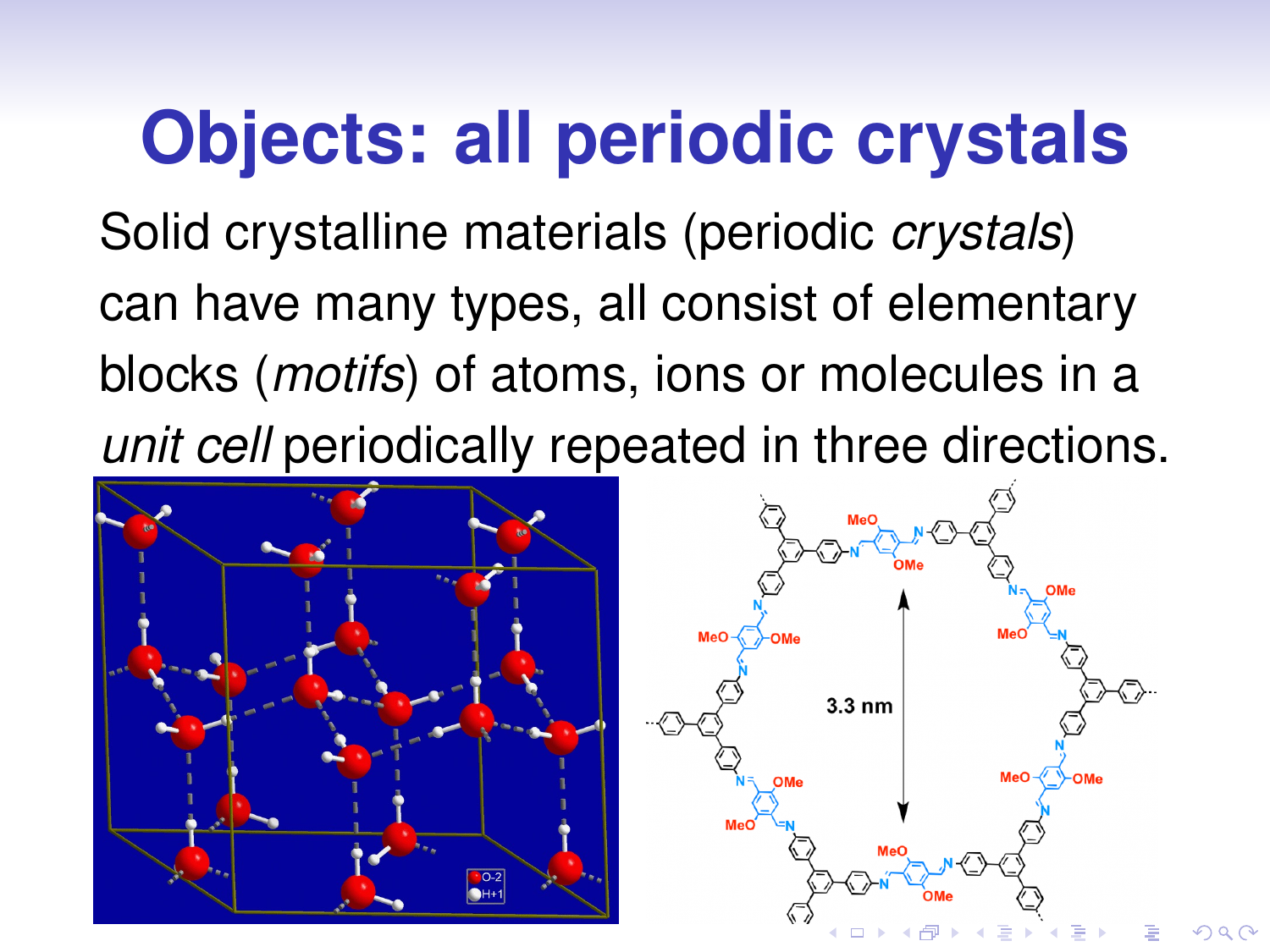#### <span id="page-3-0"></span>**Many linear bases** → **one lattice**

#### Given any linear basis  $v_1, \ldots, v_n$  of  $\mathbb{R}^n$ , a *lattice* is  $\Lambda = \{\sum$ *n i*=1  $c_i v_i : c_i \in \mathbb{Z}$ . Any lattice Λ can be generated from infinitely many different bases.



Are the above lattices different or equivalent? This depends on a definition of equivalence. Any object should come with an [e](#page-2-0)[qu](#page-4-0)[i](#page-2-0)[v](#page-3-0)[a](#page-4-0)[le](#page-0-0)[n](#page-15-0)[ce](#page-0-0)[.](#page-15-0)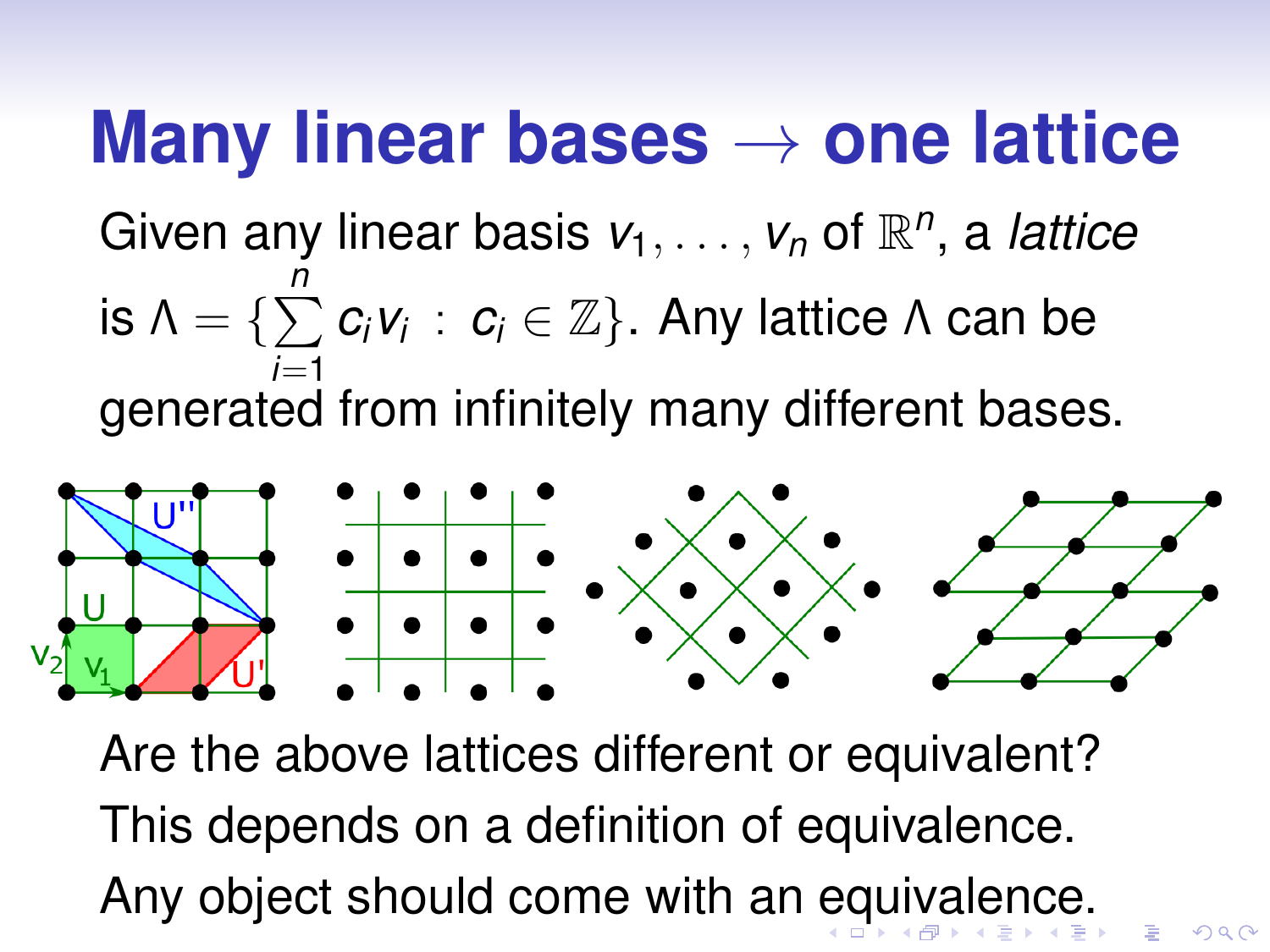#### <span id="page-4-0"></span>**Three axioms of an equivalence**

- A binary relation *A* ∼ *B* between objects is called an *equivalence* if the three axioms hold:
- (1) *reflexivity*: any object *A* ∼ *A*;
- (2) *symmetry*: if *A* ∼ *B* then *B* ∼ *A*;
- (3) *transitivity*: if *A* ∼ *B* and *B* ∼ *C*, then *A* ∼ *C*.

The transitivity axiom guarantees that all objects split into disjoint classes  $[A] = \{B \mid B \sim A\}$ . If  $[A], [C]$  share an object *B*, then  $[A] = [C]$ . Any justified classification needs an [eq](#page-3-0)[ui](#page-5-0)[v](#page-3-0)[a](#page-4-0)[l](#page-5-0)[en](#page-0-0)[c](#page-15-0)[e.](#page-0-0)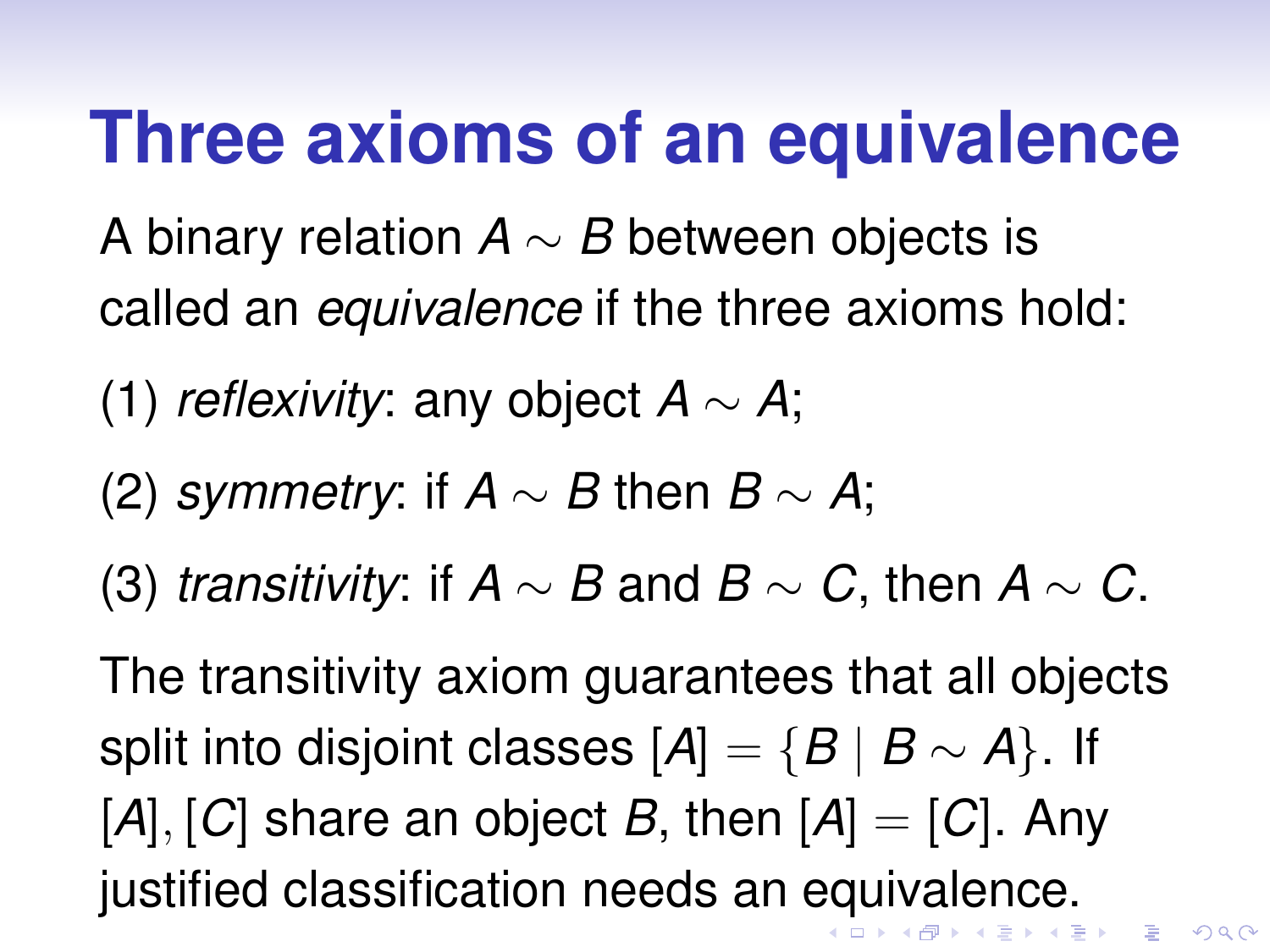# <span id="page-5-0"></span>**A periodic point set (crystal)**

Any basis  $v_1, \ldots, v_n$  of  $\mathbb{R}^n$  spans the *unit cell* 

 $U = \{\sum$ *n i*=1  $c_i v_i: 0 \leq c_i < 1$ . For any finite *motif* 

of points *M* ⊂ *U*, the *periodic point set* can be defined as  $S = \Lambda + M = \{v + p \mid v \in \Lambda, p \in M\}.$ 



Different pairs (cell, motif) give t[he](#page-4-0) [s](#page-6-0)[a](#page-4-0)[m](#page-5-0)[e](#page-0-0) [s](#page-15-0)[et](#page-0-0)[.](#page-15-0)

 $\Omega$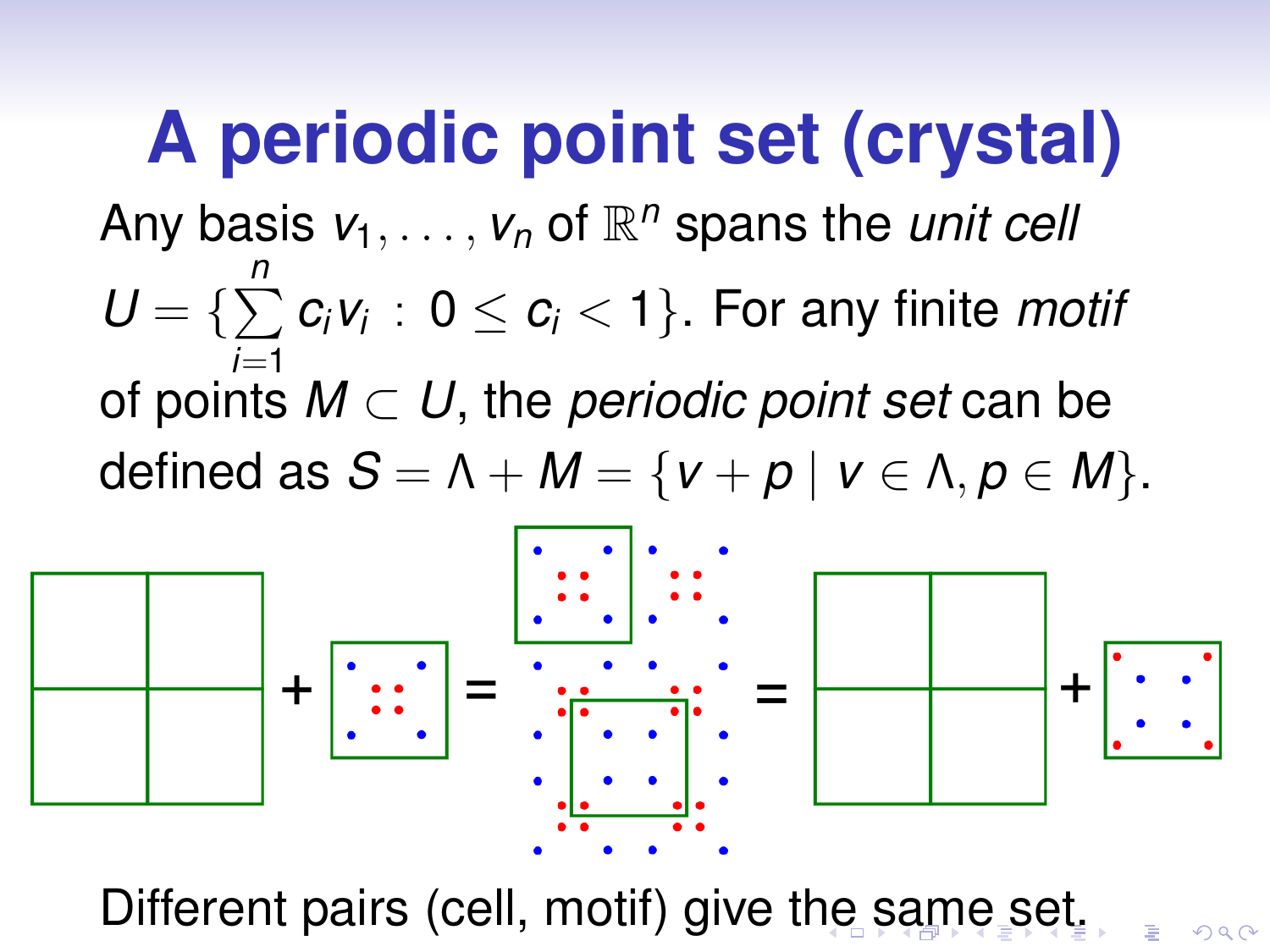# <span id="page-6-0"></span>**Equivalence by symmetry**

Crystals can be called equivalent if they have the same space-group type (*isomorphic space groups*). To define it, we need an *isometry*.

An *isometry f* :  $\mathbb{R}^3 \to \mathbb{R}^3$  is any map that preserves Euclidean distances: for  $\bm{\rho}, \bm{q} \in \mathbb{R}^3$  $|f(p) - f(q)| = |p - q|$ . Then any *f* decomposes into translations, rotations, mirror reflections.

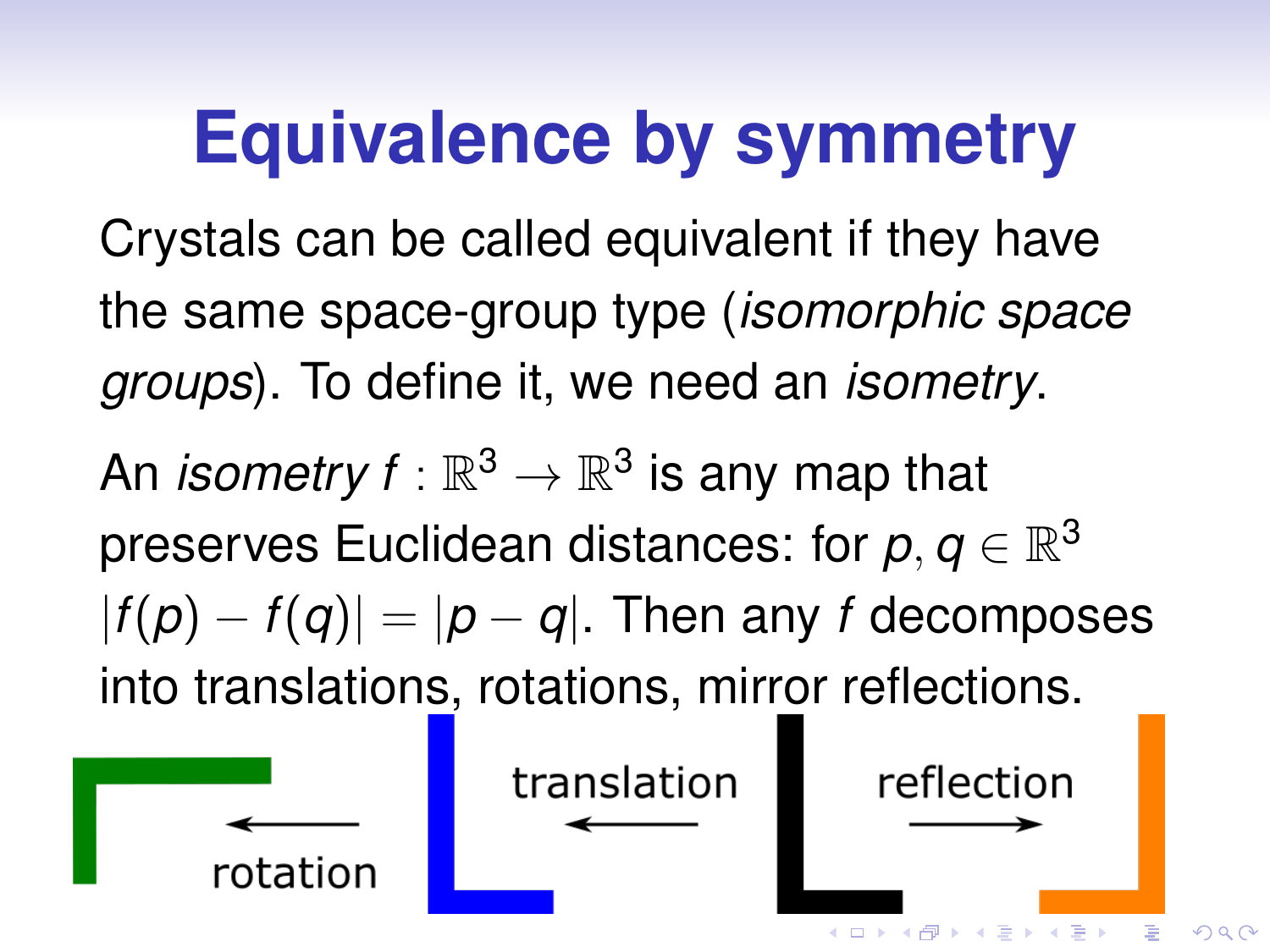#### **The space-group type of a crystal**

All isometries form the Euclidean group  $\mathrm{Iso}(\mathbb{R}^3),$ an isometry can be described by 6 parameters.

The *space group* of a crystal *S* consists of all isometries *f* that keep *S* invariant: *f*(*S*) = *S*.

Two groups are *isomorphic* if there is a bijection  $\beta: G \to H$  respecting the group operations:  $\beta(\mathbf{g}_1 \circ \mathbf{g}_2) = \beta(\mathbf{g}_1) \circ \beta(\mathbf{g}_2)$ . It's an equivalence.

KO K KØ K K E K K E K V R K K K K K K K K K

The *space-group type* of a crystal *S* is the isomorphism class of its space group *G*(*S*).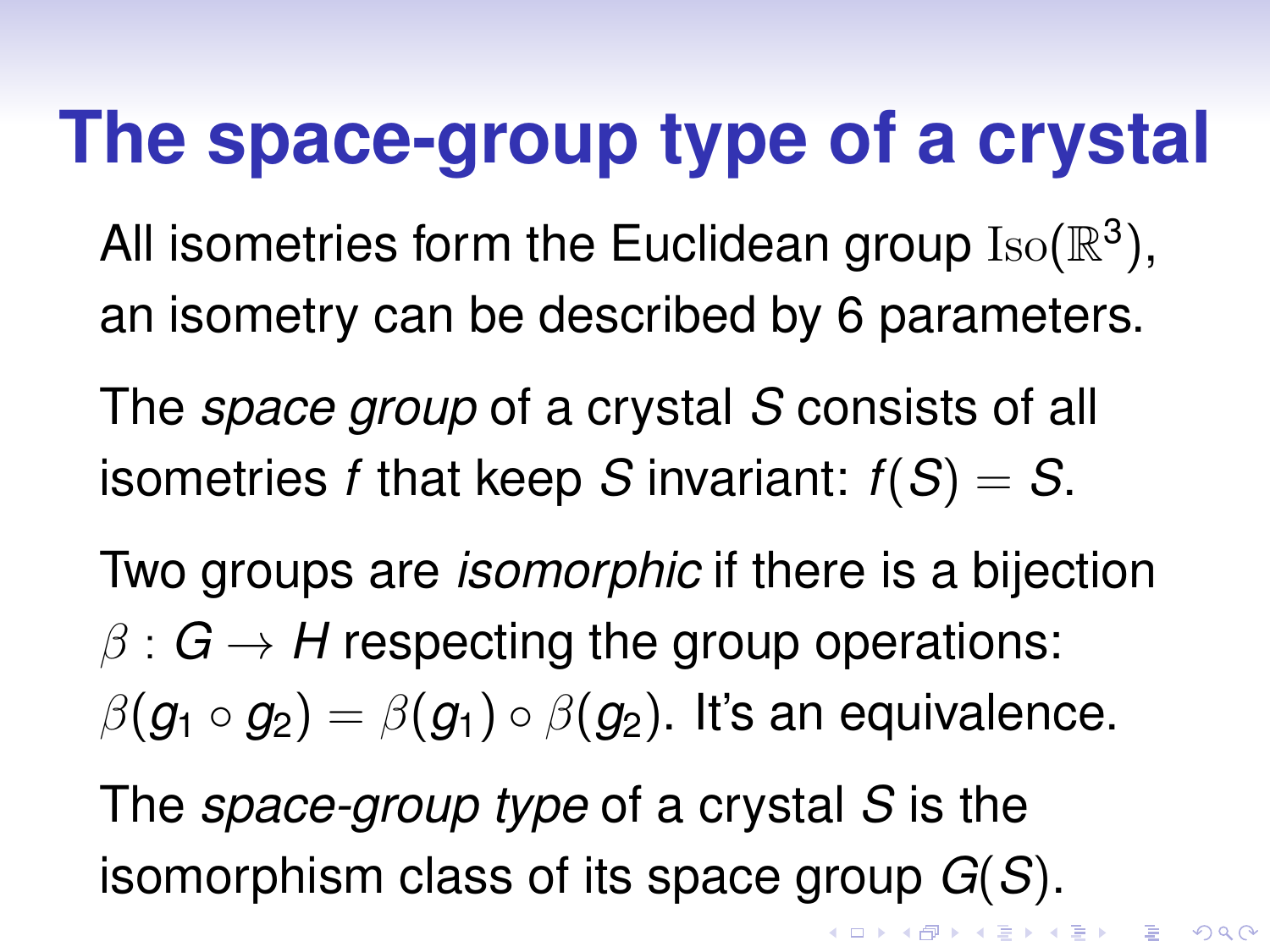#### **A group and its representations**

It's tempting to write any element of a space group (a symmetry operation) in coordinates.

In R, the central symmetry in 0 is  $f_0(x) = -x$ , the central symmetry in 1 is  $f_1(x) = 2 - x$ . The operations look different but generate the same group  $\mathbb{Z}_2 = \{f \mid f \circ f = id\}$  up to isomorphism.

In algebra, one (isomorphism class of a) group can have many (matrix) linear representations  $G \to GL(\mathbb{R}^3)$  respecting group operations.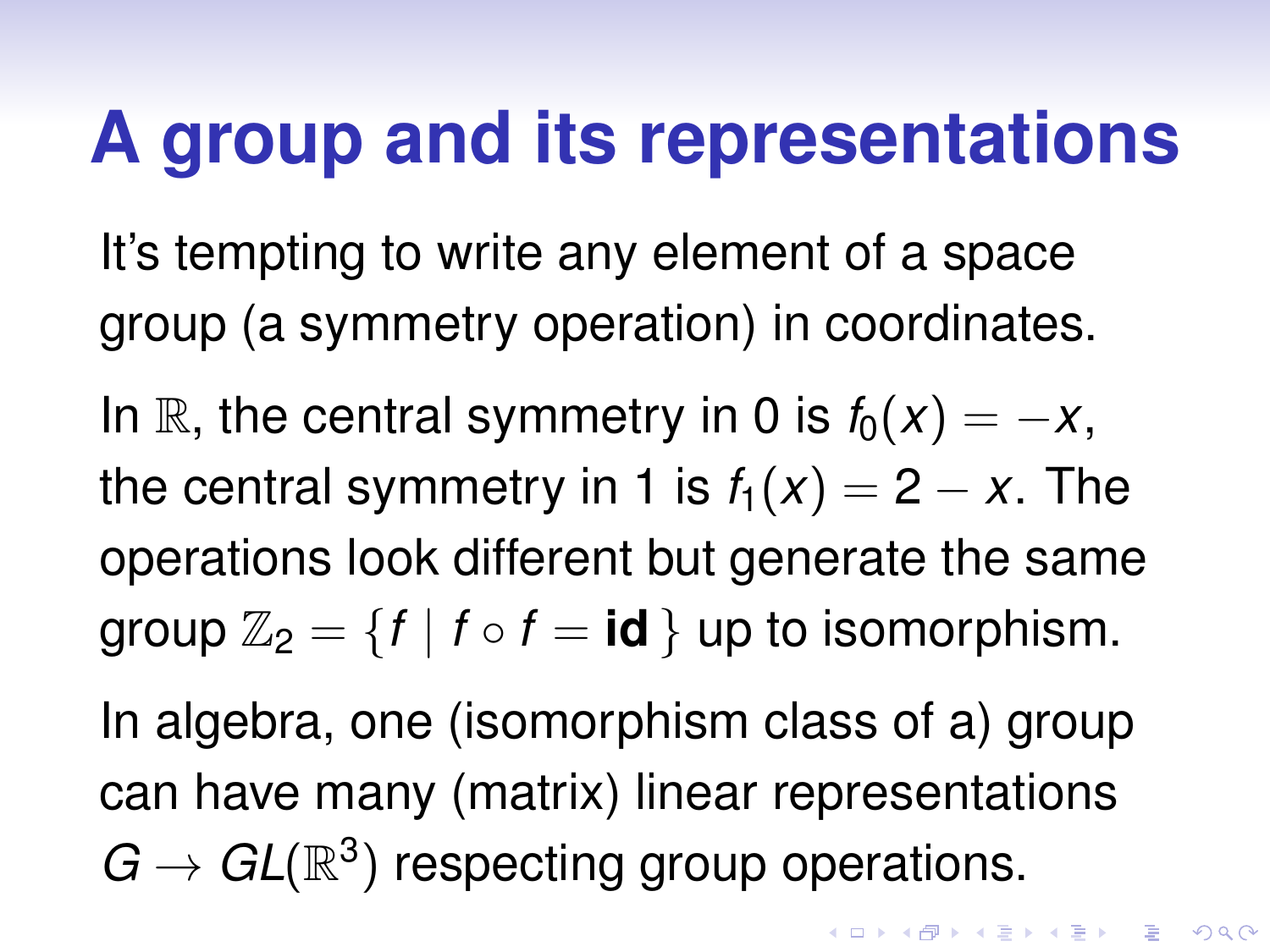# <span id="page-9-0"></span>**From the 19th century to the 21st**

Since an isomorphism defines an equivalence of groups, all periodic crystals in  $\mathbb{R}^3$  split into 219 space-group types. Great for the 19th century!



In 2022 we have many more periodic crystals  $(660K+$  in the CSD), millions are simulated by Crystal Structure Prediction (with the same chemical composition).

◆ロ→ ◆個→ ◆唐→ →唐→ →唐

 $2Q$ 

Nearest neighbor distance  $d = a/2$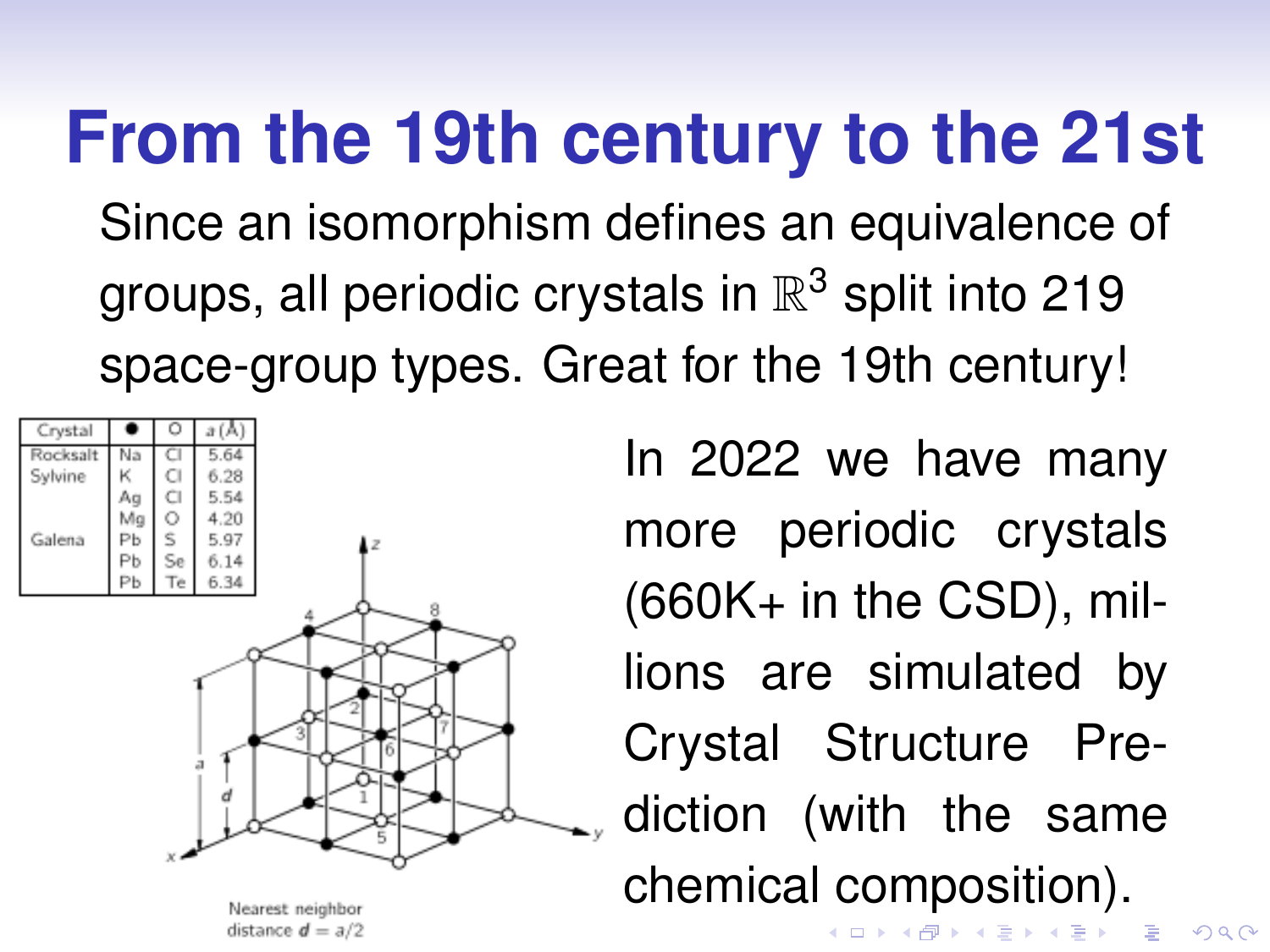# <span id="page-10-0"></span>**Other equivalences of crystals**

A classification in 14 Bravais classes is coarser: if crystals have the same space-group type, then they have the same Bravais class.

The classification by chemical composition gives many more classes: *NaCl*, *MgO*, *H*2*O* etc. Polymorphs have the same composition and often space-group type  $P_1$  of only translations.

What is the *strongest* equivalence of crystals? What periodic point sets should be always equivalent in any practical classi[fic](#page-9-0)[a](#page-11-0)[ti](#page-9-0)[o](#page-10-0)[n](#page-11-0)[?](#page-0-0)

 $2990$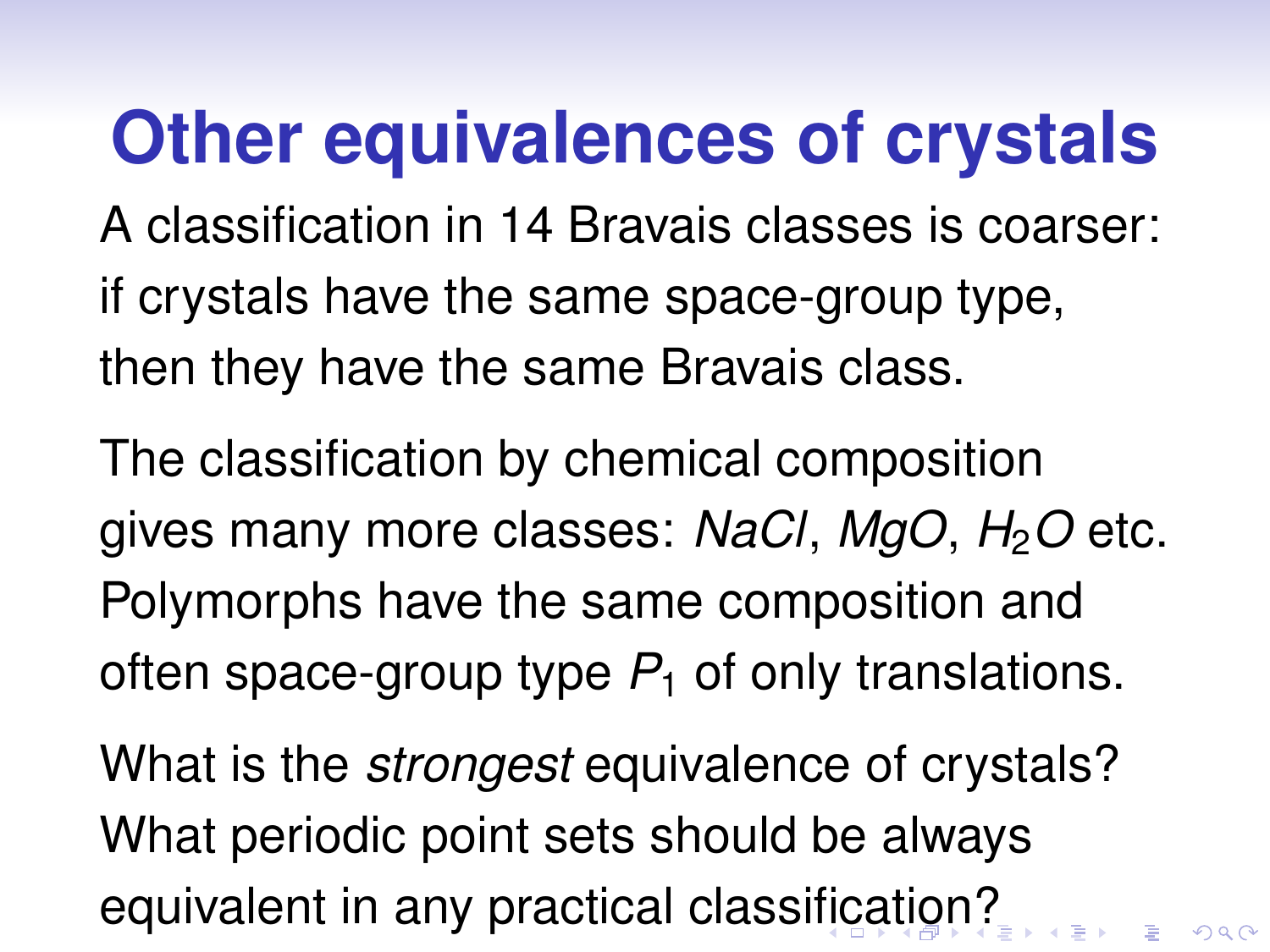<span id="page-11-0"></span>**Back to the basic isometry** Since all crystal structures are determined in a rigid form, any *rigid motion preserves crystals*.

If crystal structures are related by rigid motion, there is little (no) sense to distinguish them.

*Rigid motion* is the **strongest equivalence** (not meaning unique or best) on crystals in practice.

Two mirror images are detected by a change of orientation or binary chirality. Then a *complete classification up to isometry* suf[fic](#page-10-0)[es](#page-12-0)[in](#page-11-0)[pr](#page-0-0)[a](#page-15-0)[ct](#page-0-0)[ic](#page-15-0)[e.](#page-0-0)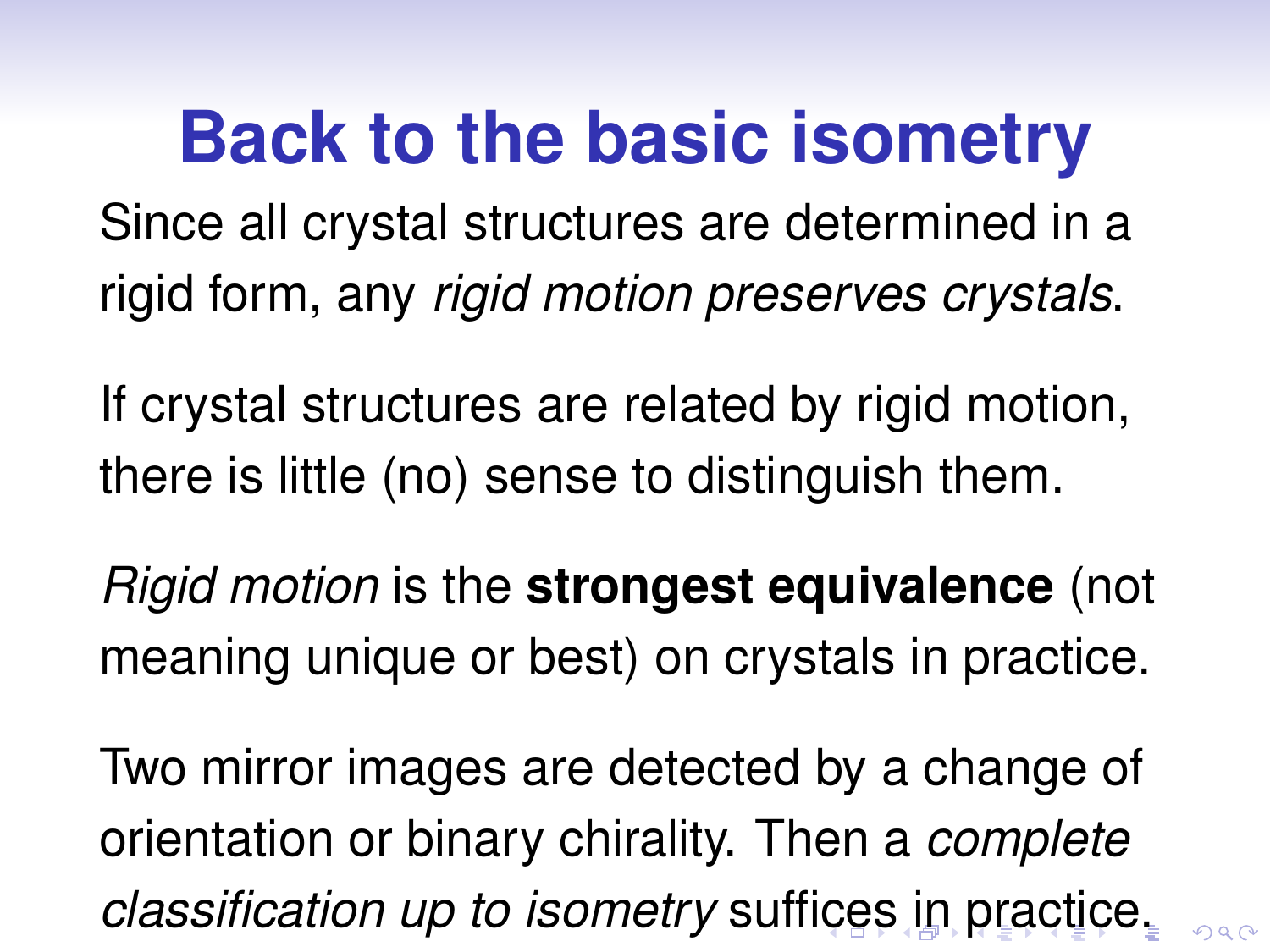# <span id="page-12-0"></span>**What is a periodic crystal?**

A new, possibly unexpected answer : a periodic crystal is *not a single periodic structure* (set with fixed atomic coordinates) but an *isometry class* of all periodic point sets isometric to each other.

One periodic structure with atomic coordinates

 $\neq$ **periodic crystal**=isometry class of structures

= infinitely many periodic point sets in  $\mathbb{R}^3$ equivalence by isometry (or rigid motion)' quotient by the Euclidean group [of](#page-11-0) [i](#page-13-0)[s](#page-11-0)[o](#page-12-0)[m](#page-13-0)[e](#page-0-0)[tr](#page-15-0)[ie](#page-0-0)[s.](#page-15-0)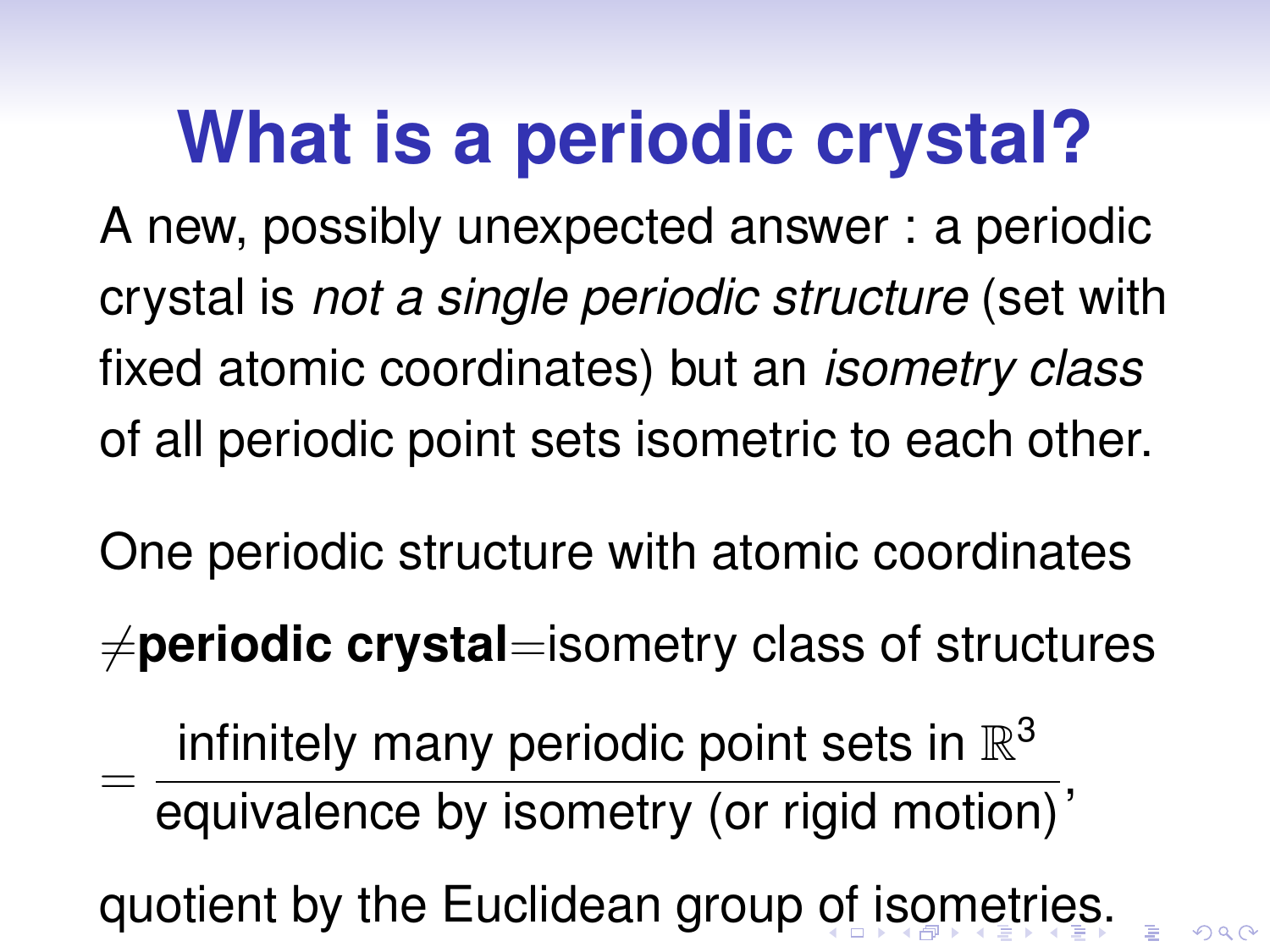#### <span id="page-13-0"></span>**Other equivalences are coarser**

#### Nomenclature of inorganic structure types, 1990

|                             | Pnma<br>$2 \times 4(c)$ , $8(d)$ -<br>$4 \times 4(c)$<br>$LuRuB -$<br>ScRhSi <sub>2</sub> | $Pa\bar{3}$<br>$4(a)$ ,<br>$8(c)$ xxx<br>FeS <sub>2</sub> (pyrite)<br>$-CO2$ | 14/mmm<br>2(a), 4(e)<br>$c/a = 2.52-$<br>$c/a = 3.30$<br>$ZrPd,-Zr,$ $Pd$ | $Ia\bar{3}d$<br>$16(a)$ , $24(c)$ ,<br>$24(d)$ , 96(h) xyz<br>$Ca3Al2Si3O1$<br>$Y_3Fe_5^{3+}O_{12}$ | $Fm\bar{3}m$<br>4(a)<br>$Cu-Ne$ | $Fm\bar{3}m$<br>4(a), 4(e)<br>NaCl-PbS | $Fm\bar{3}m$<br>4(a), 8(c)<br>$CaF2-Li2O$ | Pa3<br>$4(a), 8(c)$ xxx<br>FeS <sub>2</sub> (pyrite)<br>$-PtP2$ |
|-----------------------------|-------------------------------------------------------------------------------------------|------------------------------------------------------------------------------|---------------------------------------------------------------------------|-----------------------------------------------------------------------------------------------------|---------------------------------|----------------------------------------|-------------------------------------------|-----------------------------------------------------------------|
|                             |                                                                                           |                                                                              |                                                                           |                                                                                                     |                                 |                                        |                                           |                                                                 |
|                             |                                                                                           |                                                                              |                                                                           |                                                                                                     |                                 |                                        |                                           |                                                                 |
| Isopointal                  | No                                                                                        | Yes                                                                          | Yes                                                                       | Yes                                                                                                 | Yes                             | Yes                                    | Yes                                       | Yes                                                             |
| Isoconfigurational          |                                                                                           | No                                                                           |                                                                           | Yes                                                                                                 | Yes                             | Yes                                    | Yes                                       | Yes                                                             |
| Crystal-chemically isotypic |                                                                                           |                                                                              |                                                                           |                                                                                                     |                                 |                                        |                                           |                                                                 |
| according to                |                                                                                           |                                                                              |                                                                           |                                                                                                     |                                 |                                        |                                           |                                                                 |
| bond-strength               |                                                                                           |                                                                              |                                                                           |                                                                                                     |                                 |                                        |                                           |                                                                 |
| distribution                |                                                                                           |                                                                              | Yes                                                                       | No                                                                                                  | Yes                             | Yes                                    | Yes                                       | Yes                                                             |
| bond character              | $\overline{\phantom{a}}$                                                                  |                                                                              | Yes                                                                       | No                                                                                                  | No                              | No                                     | Yes                                       | Yes                                                             |
| radius ratios               |                                                                                           |                                                                              |                                                                           |                                                                                                     |                                 |                                        |                                           |                                                                 |
| assigned to pairs           |                                                                                           |                                                                              |                                                                           |                                                                                                     |                                 |                                        |                                           |                                                                 |
| of corresponding            |                                                                                           |                                                                              |                                                                           |                                                                                                     |                                 |                                        |                                           |                                                                 |
| sites                       |                                                                                           |                                                                              | No                                                                        | Yes                                                                                                 | Yes                             | Yes                                    | No                                        | Yes                                                             |
| electronegativities         |                                                                                           |                                                                              |                                                                           |                                                                                                     |                                 |                                        |                                           |                                                                 |
| assigned to sites           |                                                                                           |                                                                              | Nearly yes                                                                | Yes                                                                                                 | No                              | Yes                                    | No                                        | Yes                                                             |

\* Notice that in this case the two structures which have c/a ratios differing by 30% are isoconfigurational if the limit of similarity is set above 30% and non-isoconfigurational if it is set below 30%

From stronger (more classes) to coarser (fewer): isostructural (isotypic)  $\Rightarrow$  isoconfigurational  $\Rightarrow$ *isopointal.* Undistinguished *FeS*<sub>2</sub> ∼ *PtP*<sub>2</sub> in the last column: non-isometric, diffe[r b](#page-12-0)[y](#page-14-0)[sc](#page-13-0)[ali](#page-0-0)[n](#page-15-0)[g.](#page-0-0)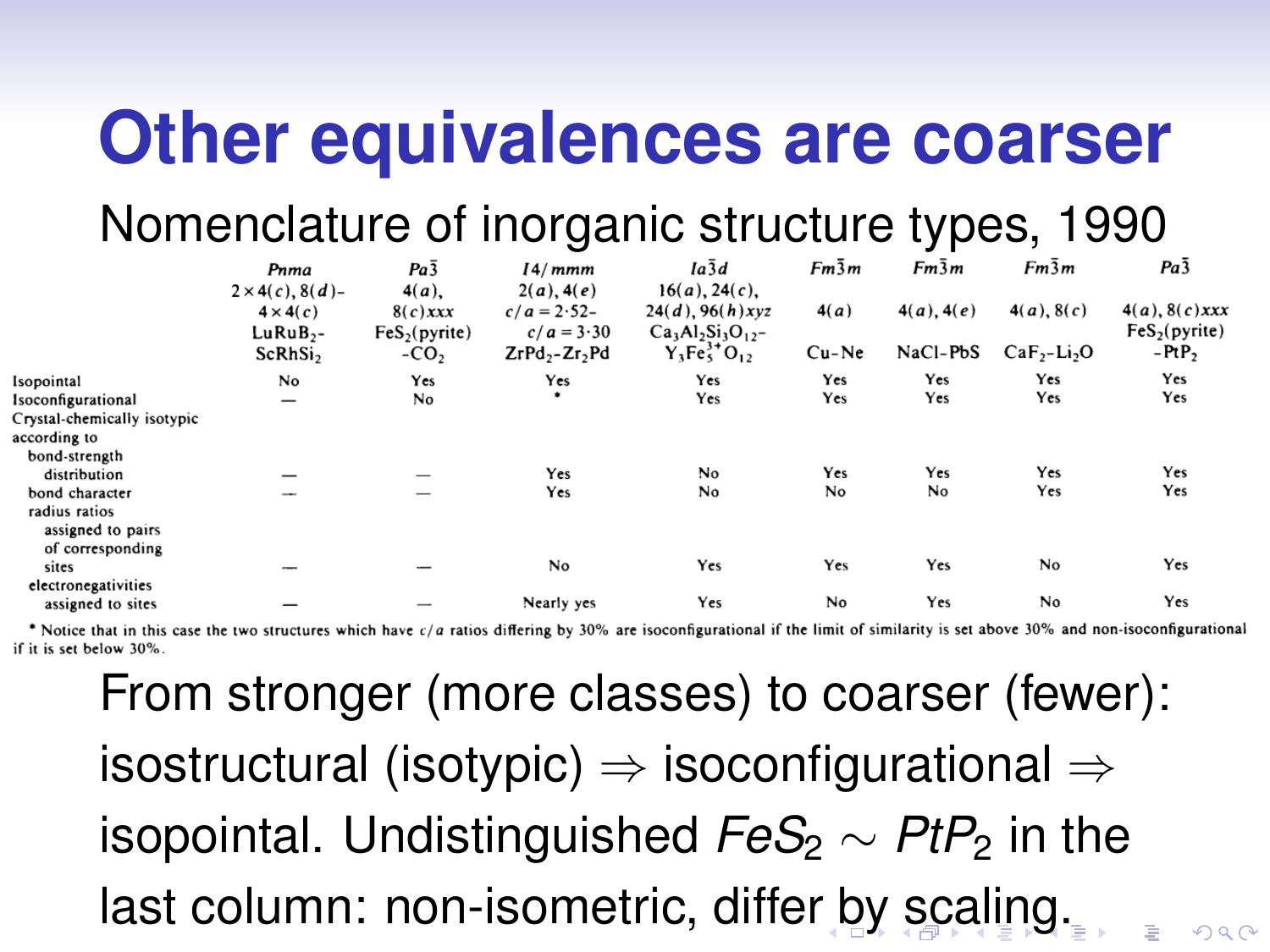<span id="page-14-0"></span>**Past or current definitions** IUCr online dictionary: "crystals are *isostructural* if they have the *same structure* [?], but not necessarily the same cell dimensions ..."

"Structures are *isopointal* if ... the complete sequence of the occupied Wyckoff positions is the same for both structures when the structural data is standardized." [This standardization algorithm needs manually chosen thresholds].

In some cases different descriptions may have very similar standardization parameters. To take into account the possible uncertainty of particular positional coordinates, we list all standardizations having a standardization parameter of up to 0.25% higher than the minimum  $\Gamma$  value.